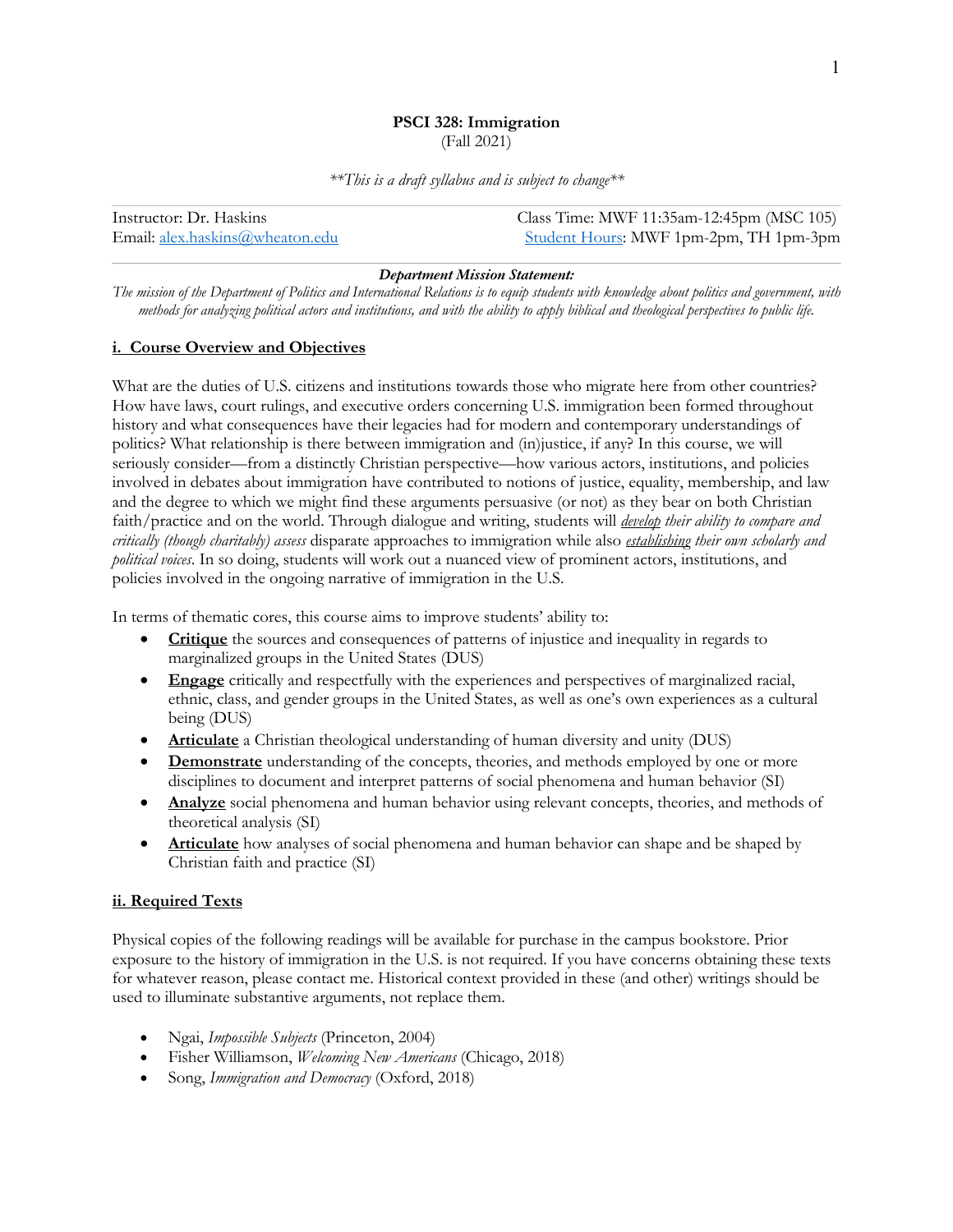#### **iii. Grading**

#### **Participation** 25 % **25** %

Regular class attendance, active discussion posting, and active in-class participation facilitate the successful comparison and assessment of the concepts, schools of thought, institutions, and figures encountered in this course. Thus, attendance, discussion posts, and participation in class are mandatory. Absences due to personal emergencies, illness, or other legitimate causes will be excused with advanced notice and proper documentation, where applicable. Good participation reflects quantity *and* quality of in- and out-of-class comments. Students are expected to come to class with texts readily available, having done the reading and having prepared for respectful and substantive discussion. Laptops are allowed only for course-related activities; other observed activities will result in a grade reduction. I am available for any student wishing to discuss methods for engaging more effectively in class discussion. Students can sign up for student hours with me by clicking on the "Student Hours" link above. Additionally, students must complete discussion posts that require them to assess the merits and weaknesses of competing articulations of the sources and consequences of patterns of injustice and inequality in course texts by selecting a quote that best exemplifies that author's conception of justice and/or equality (50-75 words). Further, students must provide a critique or defense of this author's argument, methodology, and/or sources (less than 150 words), which then form the basis for inclass discussion. Discussion posts will be due via Schoology by 8am CST the day of class.

*Class Attendance/Participation*: 15% *Schoology Discussion Posts*: 10%

#### **Short Essay 20** % **20** %

The short essay assignment serves as a written means for students to demonstrate their ability to cultivate a nuanced view of racialized immigration experiences and the diverse set of historical, structural, and cultural forces that have shaped them. The short essay is also intended to help students develop their writing and argumentative skills for later essays. Using a *illustrative/cumulative case study* method of two texts we have covered in the course thus far, students will offer a sustained argument that critically assesses why an historical, structural, or cultural aspect of immigration inequality/injustice of their choosing has persisted in U.S. history. A prompt will be sent out the week before it is due. The essay should be roughly 1000 words (doubled-spaced, 12pt font, normal margins) and should answer the prompt. As with all assignments, this must be original work from the student; plagiarism is not tolerated under any circumstance and will result in failure on the assignment and possibly failure in the course or further sanctions. If students are unclear on what constitutes plagiarism, they should consult the College handbook and Community Covenant. I will not read drafts of essays, but am available to discuss essay ideas. Late essays will be reduced by one-third a letter grade (e.g. from a B+ to a B) for every day past the due date and I will not accept essays after three days without a legitimate cause substantiated by advanced notice and proper documentation (e.g. a letter or email from your doctor), where applicable. The essay will be due in week 4.

#### **Fictional Letters 55 %**

The fictional letter assignments serve as a written means for students to demonstrate their ability to recall class content, assess evidence, and make arguments about material encountered in the course. For the first letter to a family member (due in week 10), students must choose one course reading from a racialized minority perspective different from their own perspective and compose a letter that compares and contrasts their own experiences with immigration law (e.g. traveling, migration, deportation, no significant experience, etc.) with those of the their chosen text using an intersectional approach. Students must be attentive to their (as well as their chosen text's main figures') [dis]ability, age, class, gender, and race/ethnicity simultaneously. They should note key ways they can and cannot identify with the experiences of the main figures in their chosen text and what about their own experience(s) and identities contributes to this. The letter should incorporate a summary and analysis of major themes raised in the student's chosen reading. For the second open letter to their church (due in week 16), students must offer: (1) a sustained theological analysis of Executive Orders 13769 and 13780, (2) an analysis of how these Executive Orders and their legacies have shaped actions of the student's church members or the American church, and (3) how the Christian faith might inform practical solutions to ongoing

2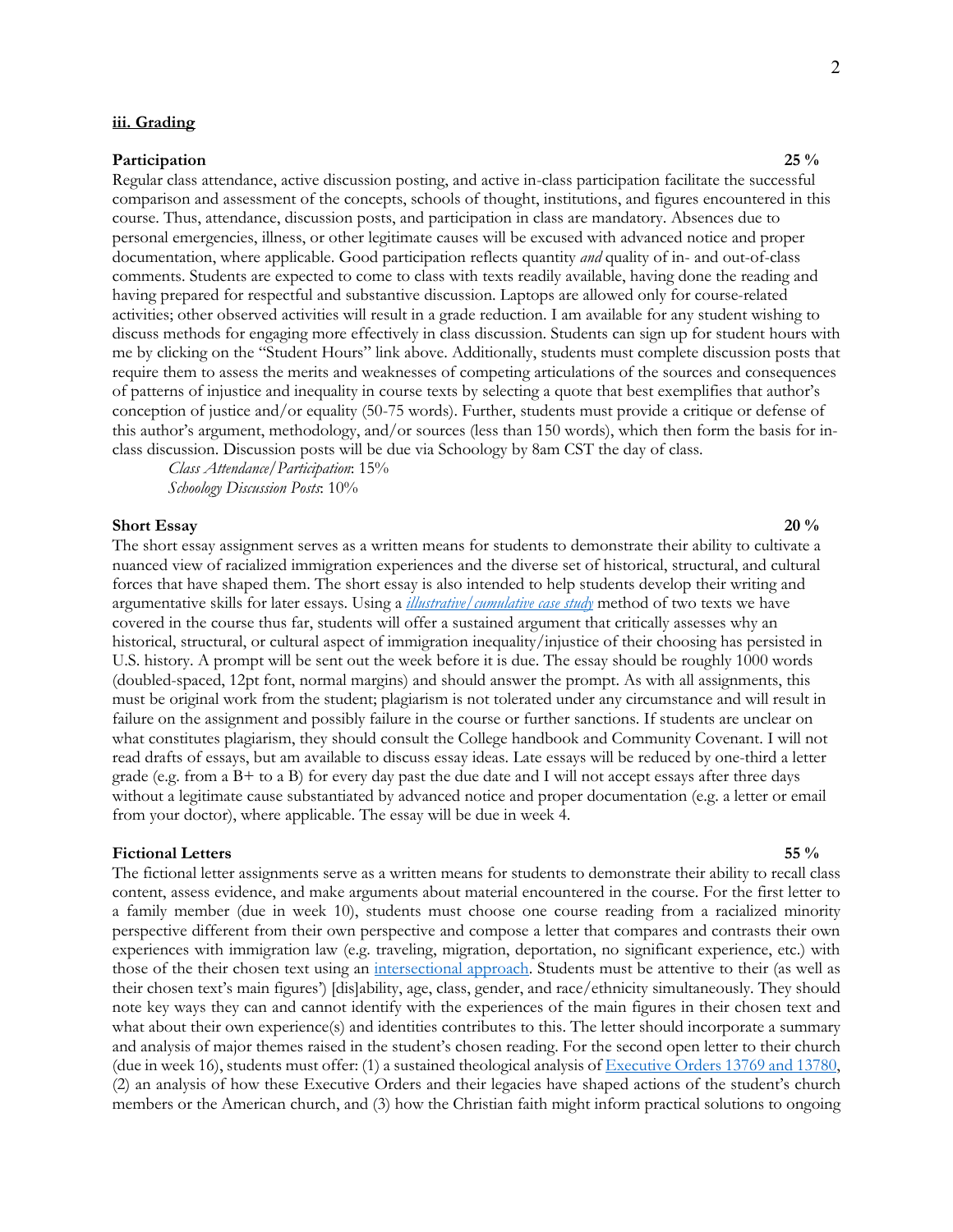immigration challenges while promoting racial diversity, unity, and justice. The church letter must contain a central argument and draw extensively on Old and New Testament scriptures. The same rules for late assignments and plagiarism as the short essay apply to these fictional letter assignments. Prompts will be released a week before the letters are due. The first letter should be roughly 1000 words; the second letter should be between 1500 and 2000 words.

*Family Member Letter*: 25% *Church Open Letter*: 30%

# **iv. General Policies**

# **Confidentiality and Mandatory Reporting**

As an instructor, one of my responsibilities is to help create a safe learning environment on our campus. I also have a mandatory reporting responsibility related to my role as a faculty member. I am required to share information regarding sexual misconduct or information about a crime that may have occurred on Wheaton College's campus with the College. Confidential resources available to students include Confidential Advisors, the Counseling Center, Student Health Services, and the Chaplain's Office. More information on these resources and College Policies is available at www.wheaton.edu/sexualassaultresponse.

# **COVID-Safe Classrooms**

In accordance with the Wheaton College Face Covering Policy, CDC-approved face coverings are required while attending class. Failure to comply with wearing a face covering will result in dismissal from the class session and an unexcused absence. Multiple violations can lead to dismissal from the class. Student Health Services will officially communicate when a student must be absent from class due to quarantine or isolation. Remote learning will not be offered this fall, and the student is encouraged to coordinate with the instructor any needed adjustments to tests or deadlines. Learning & Accessibility Services will also provide assistance for students in quarantine if necessary.

### **Inclusive Language**

As per the faculty rules, I expect students to use gender inclusive language for human beings.

### **Learning and Accessibility Services**

Wheaton College is committed to providing access and inclusion for all persons with disabilities, inside and outside the classroom. Students are encouraged to discuss with their professors if they foresee any disabilityrelated barriers in a course. Students who need accommodations in order to fully access this course's content or any part of the learning experience should connect with Learning and Accessibility Services (LAS) as soon as possible to request accommodations http://wheaton.edu/las (Student Services Building - Suite 209, las@wheaton.edu, phone 630.752.5615) The accommodations process is dynamic, interactive, and completely free and confidential. Do not hesitate to reach out or ask any questions.

### **Writing Center**

Writing Center: The Writing Center is a free resource that equips undergraduate and graduate students across the disciplines to develop effective writing skills and processes. This academic year, the Writing Center is offering online appointments only. Learn more about online consultations for undergraduates and graduate students, and make an appointment.

### **v. Tips for Success**

In my experience, students who follow these tips tend to do well. I encourage you to heed them.

- *Finish the reading at least 24 hours before it is due*. For example, finish Wednesday's class reading by Tuesday morning. This will require time management, but it allows more time for reflection.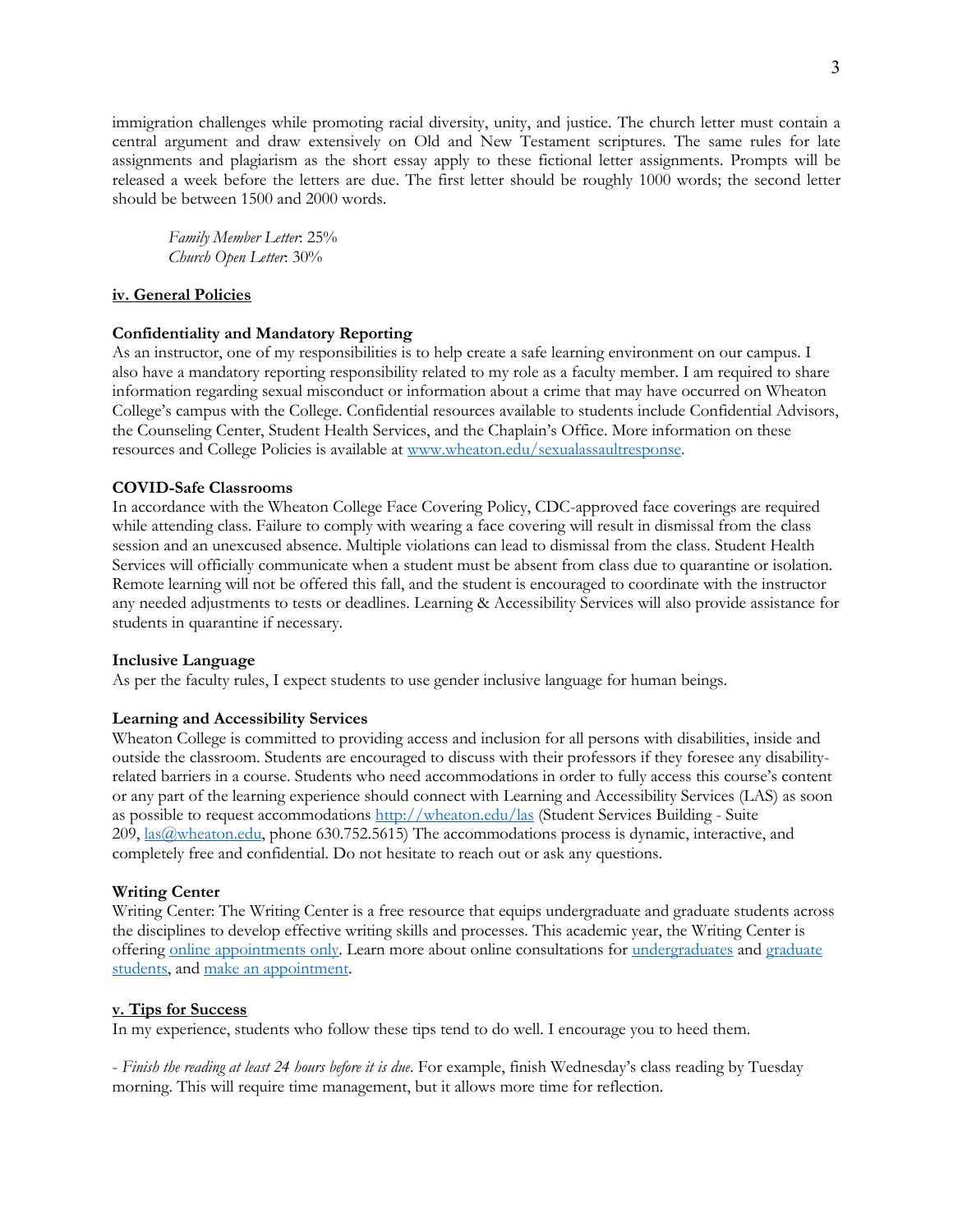- *Take notes as you read, in the text*. This will allow you to track your reactions to the readings and think (ahead of class) about intriguing or puzzling passages.

- *Come to office hours*. I do not bite. I am invested in you succeeding in this course.

- *Talk with your peers about the readings outside of class*. It helps you process and vocalize your views on the text(s) in preparation for class discussion.

- *Map out the "A-L-E" (Argument-Logic-Evidence) of the text before, during, and after class*. Your reproduction of the "A-L-E" of class texts helps enrich both our class discussion and your written assignments.

- [For any writing assignment] *Outline your argument—section by section, paragraph by paragraph*. If you cannot justify why a section or paragraph should be included in the writing assignment, do not include it.

#### **vi. Reading Schedule**

*Assignments listed under each day are due for that day. Readings reflect a balance of primary and secondary sources. Students are expected to gain a general view of prominent concepts and arguments, from which they may elect to develop a more focused research topic in the final essay. All readings will be in English.*

# **[Pages of Reading]**

#### **I. The Early American Republic**

| Week One<br>M (8/23): NO CLASS (*Complete Pre-Assessment Surveys*)                                                                                                |                     |
|-------------------------------------------------------------------------------------------------------------------------------------------------------------------|---------------------|
| W (8/25): U.S. Constitution, Articles I-III, 10 <sup>th</sup> & 14 <sup>th</sup> Amendments (1789)<br>Weissbrodt et al., Immigration Law and Procedure ch. 2      | $\lceil$ ~41]       |
| F (8/27): Zolberg, A Nation by Design ch. 2 (2006)<br>Naturalization Act of 1790<br>Naturalization Act of 1795                                                    | $\lceil 38 \rceil$  |
| Week Two<br>M $(8/30)$ : Zolberg, A Nation by Design ch. 3 (2006)                                                                                                 | $\lceil 241 \rceil$ |
| W $(9/1)$ : Zolberg, A Nation by Design ch. 5 (2006)                                                                                                              | $\lceil -41 \rceil$ |
| <b>II. Racialized Minority Tensions</b><br>F (9/3): Foley, Mexicans in the Making of America ch. 1 (2014)                                                         | $\lceil 26 \rceil$  |
| Week Three<br>$M(9/6)$ : <b>NO CLASS (LABOR DAY)</b>                                                                                                              |                     |
| W $(9/8)$ : Carter, <i>American While Black</i> ch. 3 (2019)                                                                                                      | $\lceil 28 \rceil$  |
| $F(9/10)$ : Burlingame Treaty (1868), Angell Treaty (1880)<br>Page Act (1875), Chinese Restriction Act (1882), Geary Act (1892)<br><b>SHORT ESSAY PROMPTS OUT</b> | $\lceil$ ~16]       |
| <b>Week Four</b><br>M (9/13): Lew-Williams, The Chinese Must Go ch. 1 (2018) TR                                                                                   | $\lceil 36 \rceil$  |
| W $(9/15)$ : Immigration Act (1917)                                                                                                                               | $[\sim]25]$         |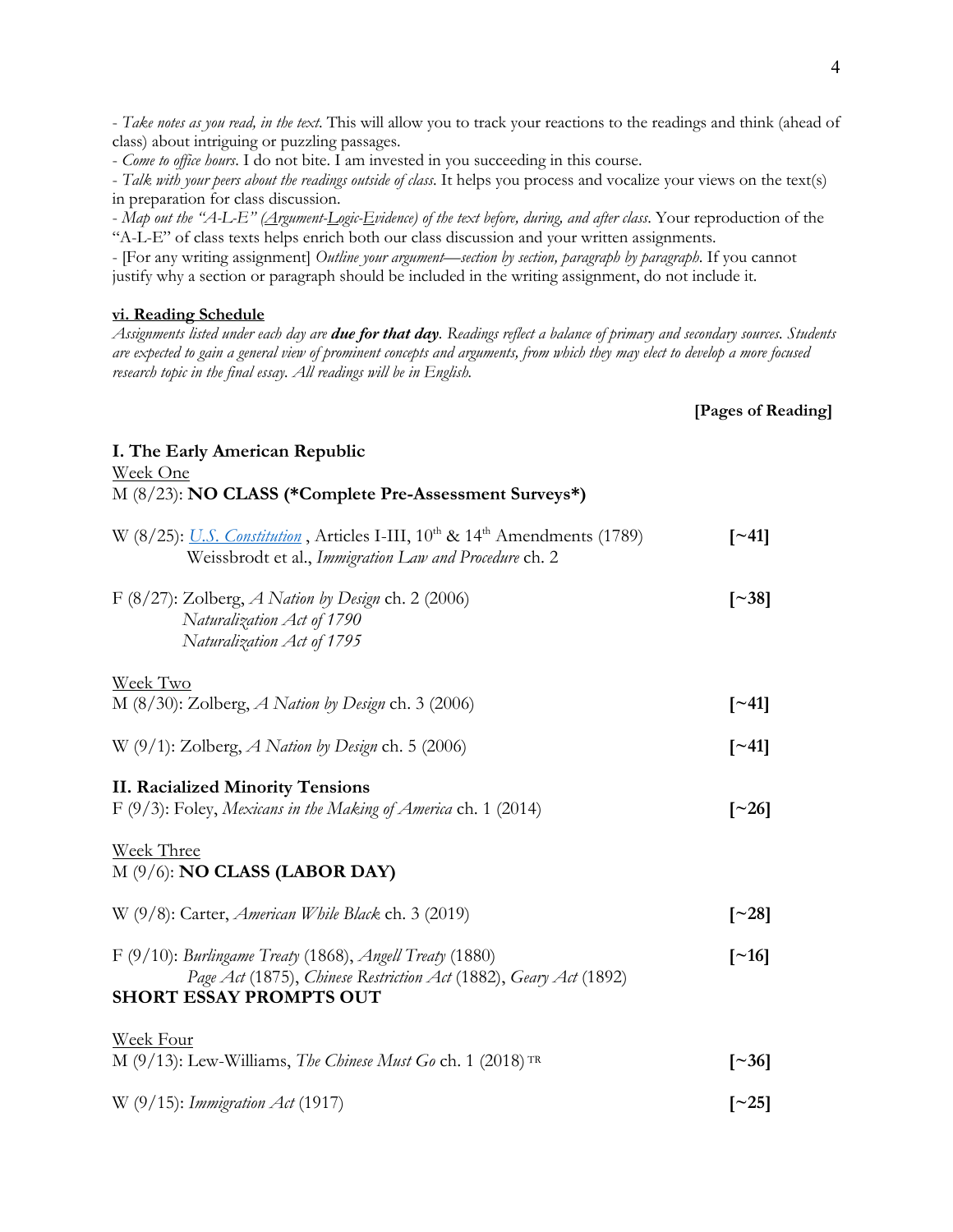| $F(9/17)$ : Immigration Act (1924)<br><b>SHORT ESSAY DUE</b>                                                                                   |                          |
|------------------------------------------------------------------------------------------------------------------------------------------------|--------------------------|
| <b>Week Five</b>                                                                                                                               |                          |
| M $(9/20)$ : Foley, Mexicans in the Making of America ch. 2 (2014)                                                                             | $\lceil 25 \rceil$       |
| W (9/22): Bald, <i>Bengali Harlem</i> ch. 1 (2014)                                                                                             | $\lceil 38 \rceil$       |
| F (9/24): Ngai, Impossible Subjects ch. 3 (2004) TR                                                                                            | $\lceil 31 \rceil$       |
| <u>Week Six</u><br>$M(9/27)$ : Ngai, Impossible Subjects ch. 5 (2004)                                                                          | $\lceil 27 \rceil$       |
|                                                                                                                                                |                          |
| W $(9/29)$ : Ngai, Impossible Subjects ch. 6 (2004)<br>Magnuson Act (1943)                                                                     | $\lceil 25 \rceil$       |
| III. Immigration Reform: Visions and Limits                                                                                                    |                          |
| F (10/1): [McCarran-Walter] Immigration $\mathcal{Q}^*$ Nationality Act (1952)                                                                 | $\lceil 20 \rceil$       |
| Sections 101, 201-205, 211-212, 214                                                                                                            |                          |
| <b>Week Seven</b>                                                                                                                              |                          |
| M (10/4): [McCarran-Walter] Immigration $\mathcal{Q}^*$ Nationality Act (1952)<br>Sections 232, 234, 237, 241-242, 245, 247, 261-263, 273, 276 | $\lceil$ ~14]            |
| W (10/6): [McCarran-Walter] Immigration & Nationality Act (1952)                                                                               | $[\sim]15]$              |
| Sections 301-309, 311-312, 316, 318-324, 328-329, 340                                                                                          |                          |
| F (10/8): [McCarran-Walter] Immigration $\mathcal{Q}^*$ Nationality Act (1952)                                                                 | $\lceil$ ~19]            |
| Sections 349-350, 352-356, 403                                                                                                                 |                          |
| [Hart-Cellar] Immigration & Nationality Act (1965)                                                                                             |                          |
| <b>Week Eight</b>                                                                                                                              |                          |
| M (10/11): Ngai, Impossible Subjects ch. 7 (2004)                                                                                              | $\lceil 38 \rceil$       |
| W (10/13): Foley, Mexicans in the Making of America ch. 8, epilogue (2014)<br><b>MID COURSE REVIEW (Garrett)</b>                               | $\lceil 39 \rceil$       |
| F $(10/15)$ : Hsu, <i>The Good Immigrants</i> ch. 9 $(2015)$                                                                                   | $\lceil$ ~14]            |
| <b>Week Nine</b><br>$M(10/18)$ : NO CLASS (FALL BREAK)                                                                                         |                          |
| W $(10/20)$ : NO CLASS (FALL BREAK)                                                                                                            |                          |
| F (10/22): Aleinikoff, Semblances of Sovereignty ch. 7 (2002)                                                                                  | $\left[ \sim 31 \right]$ |

**FICTIONAL FAMILY LETTER PROMPT OUT**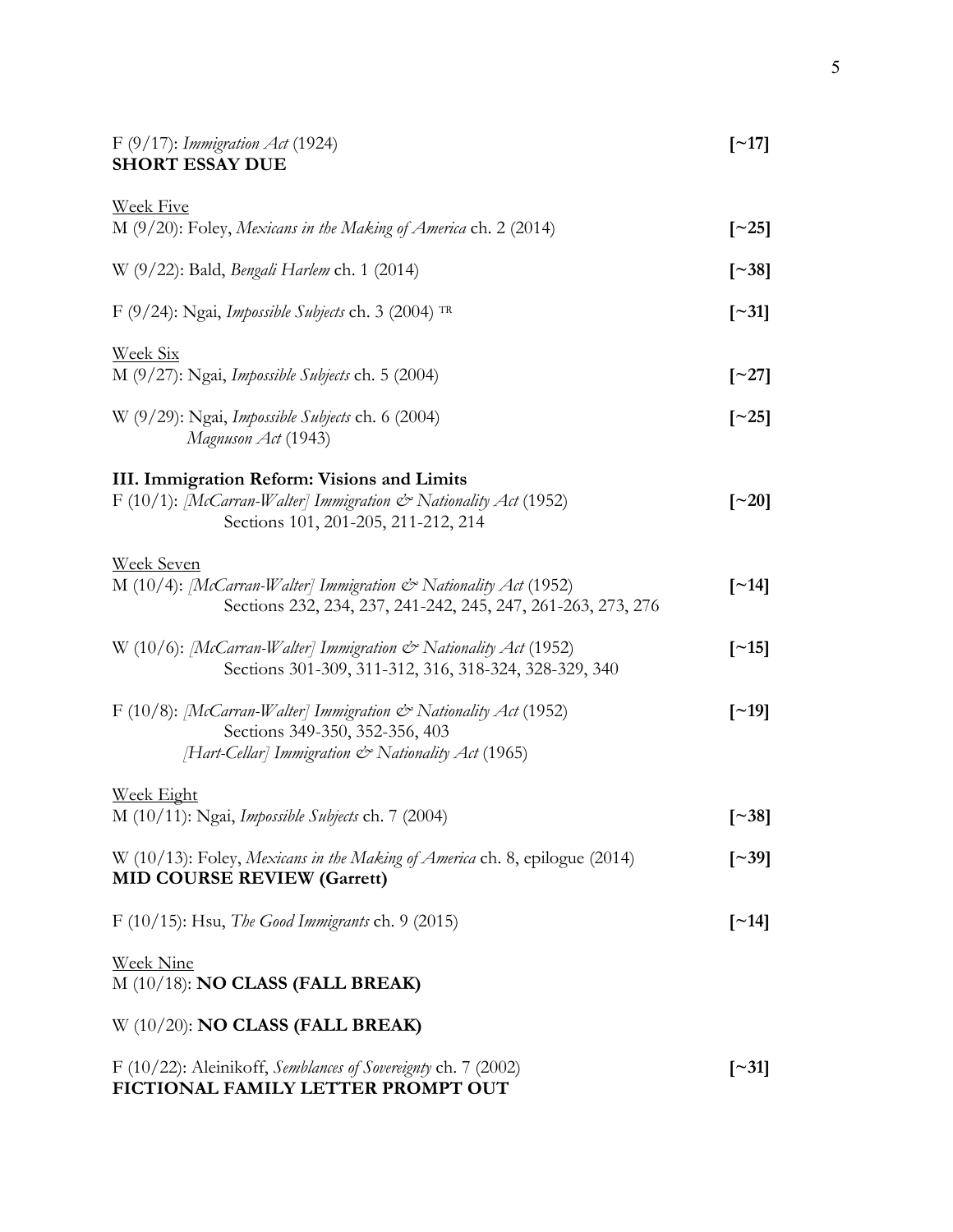| Week Ten<br>M (10/25): Haney-López, <i>White by Law</i> ch. 5 (2006)                                                                 | $\lceil 31 \rceil$  |
|--------------------------------------------------------------------------------------------------------------------------------------|---------------------|
| IV. Immigration, the Humanities, and the Social Sciences<br>W (10/27): Masuoka & Junn, <i>The Politics of Belonging</i> ch. 6 (2013) | $\lceil 29 \rceil$  |
| F (10/29): Borjas, Immigration Economics ch. 7 (2014)<br>FICTIONAL FAMILY LETTER DUE                                                 | $\lceil 21 \rceil$  |
| Week Eleven<br>M $(11/1)$ : Swain, <i>Debating Immigration</i> ch. 8 $(2018)$                                                        | $\lceil 29 \rceil$  |
| W $(11/3)$ : Carter, <i>American While Black</i> ch. 5 (2019)                                                                        | $\lceil 26 \rceil$  |
| F (11/5): Hamilton, Immigration and the Remaking of Black America (2019) ch. 2                                                       | $\lceil 24 \rceil$  |
| <b>Week Twelve</b><br>M (11/8): Hamilton, Immigration and the Remaking of Black America (2019) ch. 3                                 | $\lceil 38 \rceil$  |
| W (11/10): Fisher Williamson, Welcoming New Americans ch. 2 (2018)                                                                   | $\lceil 26 \rceil$  |
| F (11/12): Fisher Williamson, <i>Welcoming New Americans</i> ch. 5 (2018)                                                            | $\lceil 39 \rceil$  |
| Week Thirteen<br>M (11/15): Fisher Williamson, Welcoming New Americans ch. 8 (2018)                                                  | $\lceil 33 \rceil$  |
| $W(11/17)$ : Carens, "The Case for Open Borders" (2013)                                                                              | $\lceil -30 \rceil$ |
| F (11/19): Miller, Strangers in Our Midst chs. 5, 7 (2016)<br>FICTIONAL CHURCH LETTER PROMPT OUT                                     | $\lceil 36 \rceil$  |
| Week Fourteen<br>M (11/22): Cafaro, How Many is Too Many? ch. 9 (2015)                                                               | $\lceil 27 \rceil$  |
| W (11/24): NO CLASS (THANKSGIVING)                                                                                                   |                     |
| F (11/26): NO CLASS (THANKSGIVING)                                                                                                   |                     |
| <b>Week Fifteen</b><br>M (11/29): Song, Immigration and Democracy ch. 4 (2019)                                                       | $\lceil 25 \rceil$  |
| W (12/1): Song, Immigration and Democracy chs. 5-6 (2019)                                                                            | $\lceil 36 \rceil$  |
| F $(12/3)$ : Song, Immigration and Democracy chs. 8, 10, 11 (2019)                                                                   | $\lceil 241 \rceil$ |
| V. Reflections                                                                                                                       |                     |
| <b>Week Sixteen</b><br>M (12/6): Swain, <i>Debating Immigration</i> ch. 13 (2018)                                                    | $\lceil 21 \rceil$  |